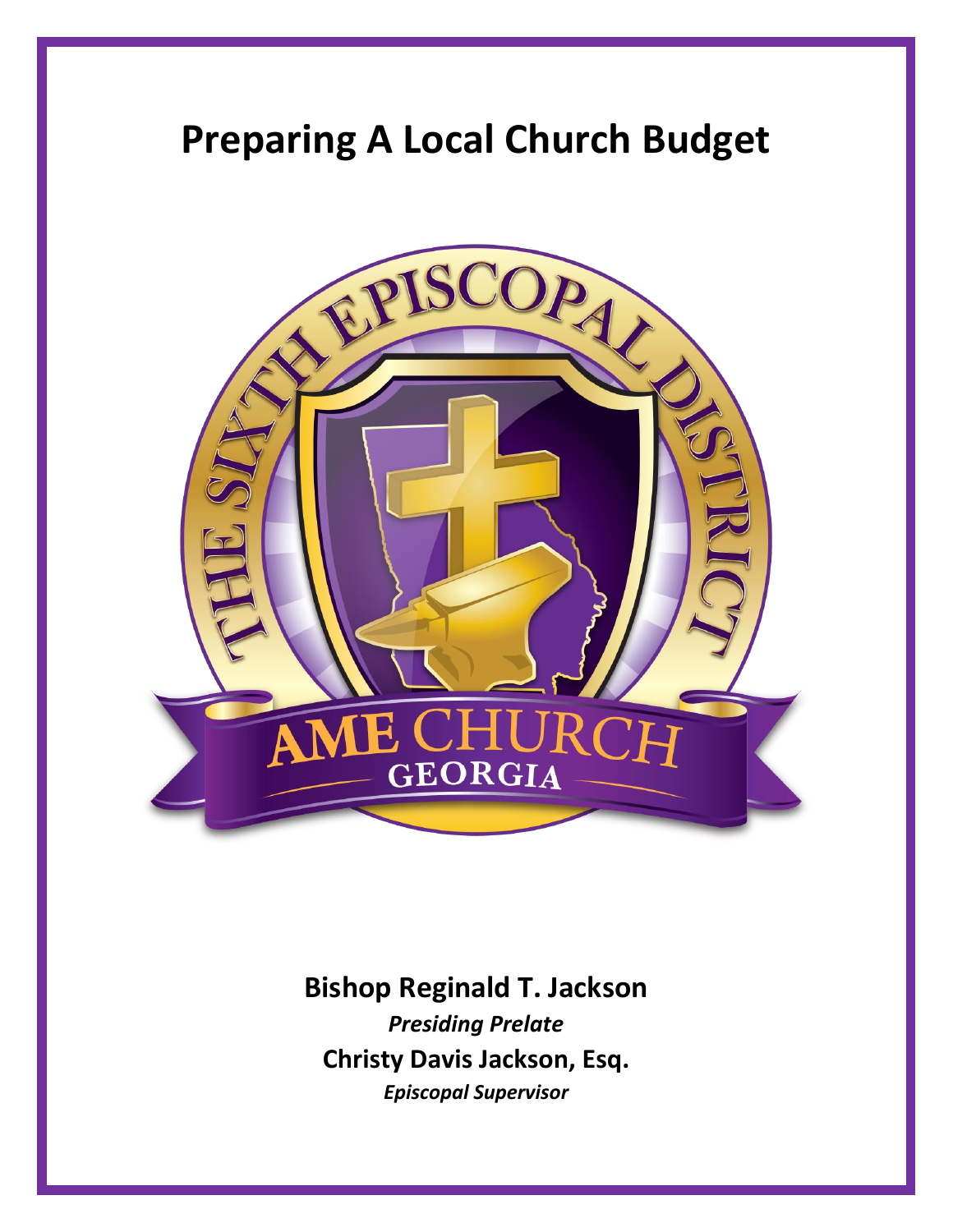#### Budget Process

- 1. Pastor should prepare a rough draft of budget for stewards and trustees.
- 2. Meet with each board and discuss the draft of each budget. Stewards and trustees make whatever revisions they agree on. Everyone gives their input.
- 3. After stewards and trustees have agreed on their budgets, the proposed budget should be presented to the Official Board for approval.
- 4. After approval by the Official Board, a church conference may be held. Every member of the church should be given a copy of the church budget. The budget should be explained, and any questions answered. The pastor and officers should seek to get every congregant to support the budget. Get every congregant who will to tithe, to give 10% of what they receive to the church.
- 5. Also get every congregant who is not tithing to pledge to give a certain amount each week to meet the budget.
- 6. When the budget is approved, the finances of the church should be disbursed in accordance with line items in the budget.
- 7. Every church according to AMEC Discipline should have a Commission on Stewardship and Finance
- 8. If there is a need to change what has been approved in the budget, the Official Board must approve the change.
- 9. A semi-annual financial report should be given to the congregation, so they are aware of the financial status of the church.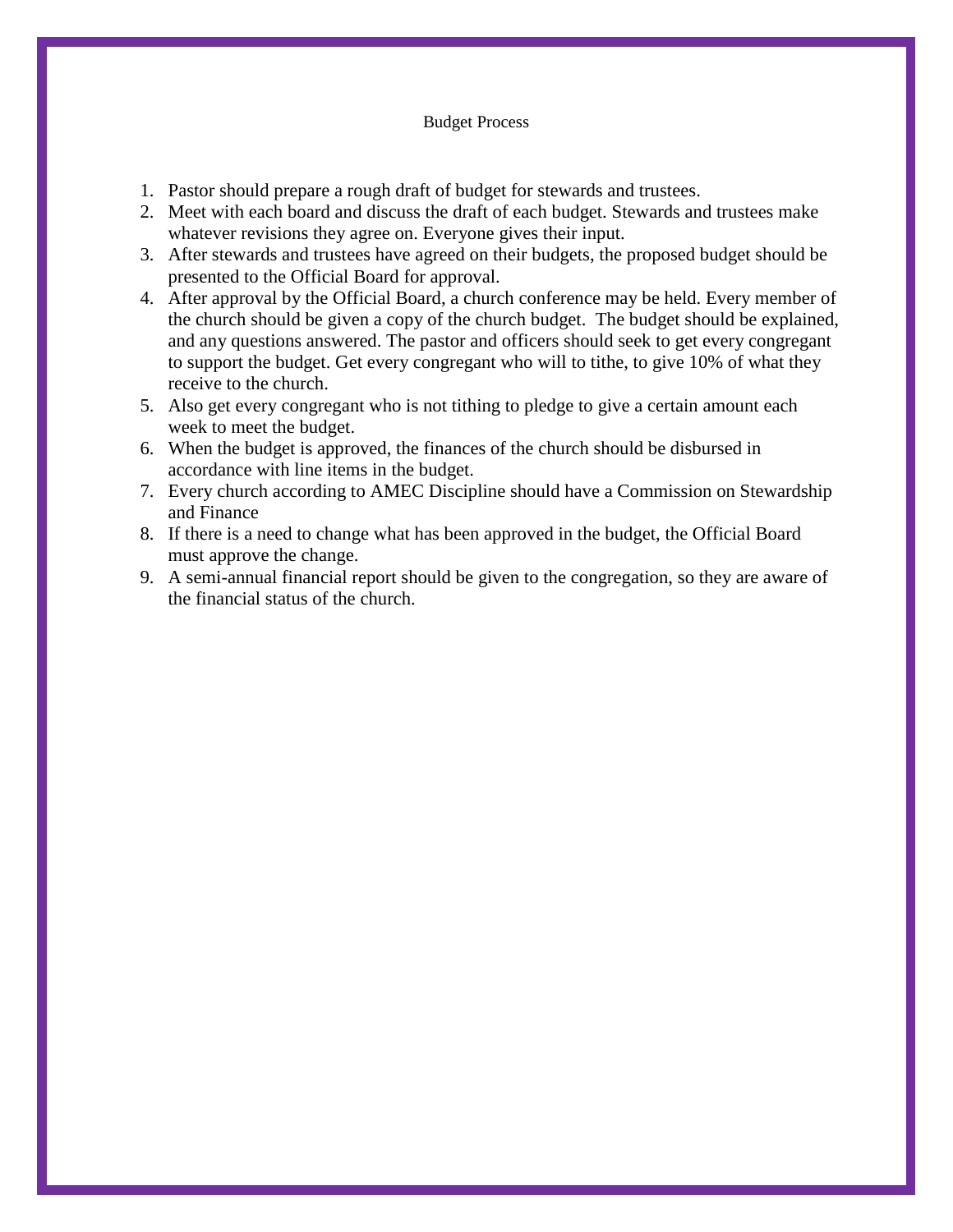#### Draft Local Church Budget

Church Congregation – 30 active members

**Expenditures** 

Stewards Expenditures - \$28,719.00

Salaries -\$ 17,294.00

- a. Pastor  $$150.00 \times 52 = $10,000.00$
- b. Presiding Elder \$ 150.00 x 7= \$1050.00
- c. Musicians  $$100.00 \times 52 = $5200.00$
- d. Pastor Annuity \$936.00
- e. P E Annuity \$108.00
- f. Church Secretary \$100.00 x 12 =\$1200.00

Travel -\$1500.00

AME Church - \$3225.00

- a. Connectional  $$300.00 \text{ x } 4 = $1200.00$
- b. SED  $$700.00 \text{ x } 2 = $1400.00$
- c. District Conference = \$200.00
- d. Sunday School Convention = \$150.00
- e. Leadership Congress = \$275.00

Christian Education- \$5,000.00

- 1. Church Growth
- 2. Christian Education
- 3. Handling Money God's Way
- 4. Social Action

Supplies - \$500.00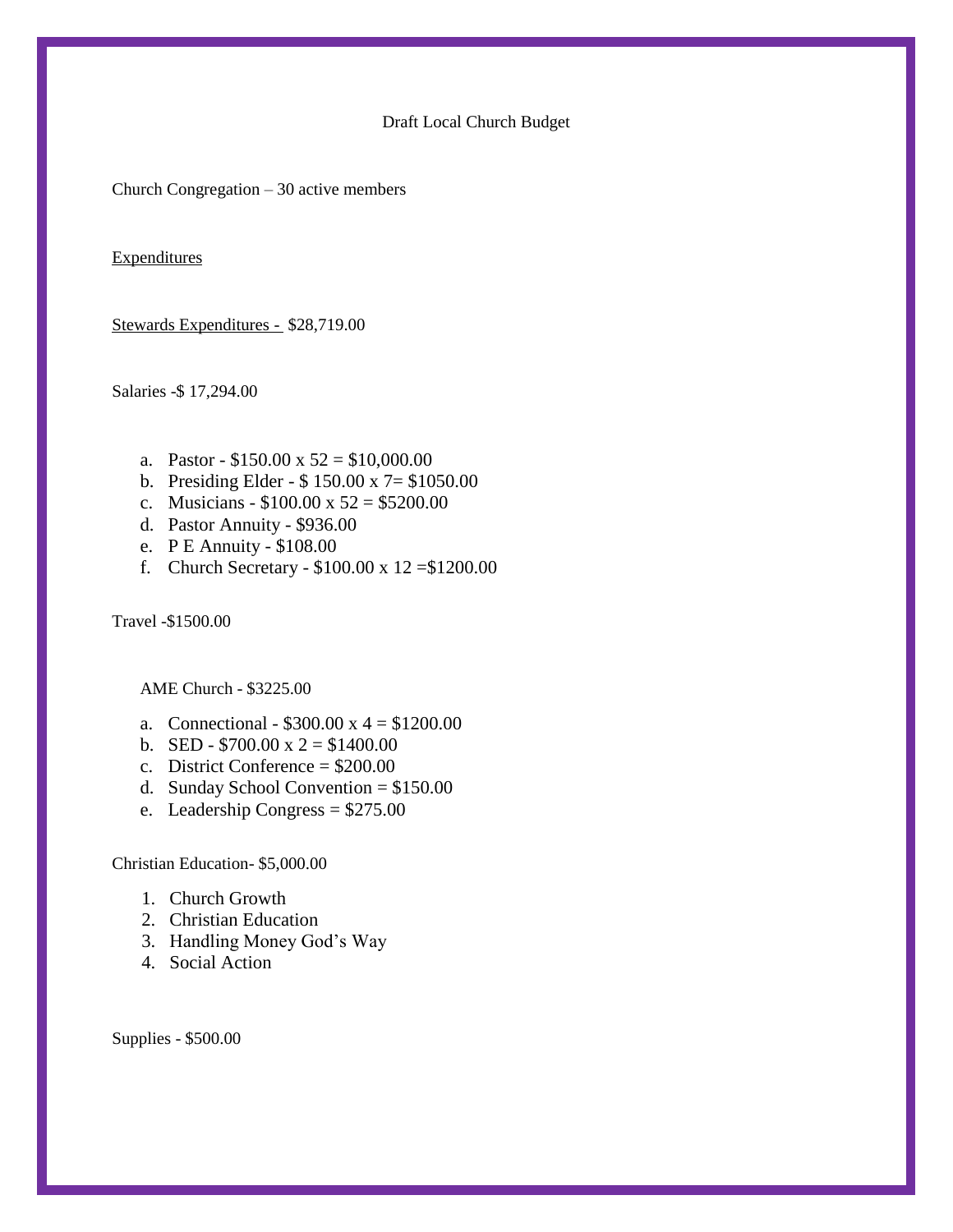Trustee Expenditures - \$10,500.00

Utilities -\$4500.00

- a. Electric  $$150.00 \times 12 = $1800.00$
- b. Gas  $$75.00 \times 12 = $900.00$
- c. Water  $$75.00 \text{ x } 4 = $300.00$
- d. Telephone  $$125.00 \times 12 = $1500.00$

Insurance - \$3000.00

a. Church -  $$250.00 \times 12 = $3000.00$ 

Contingency - \$1500.00

a \$1500.00

Maintenance and Upkeep - \$1500.00

Total Expenditures  $= $39,069.00$ 

Income

Tithes –  $$50.00 \times 5 \times 52 = $13,000.00$ 

Collection –  $$20.00 \times 25 \times 52 = $26,000.00$ 

Church Anniversary – \$1750.00

 $$100.00 \times 10 = $1000.00$  $$50.00 \times 15 = $750.00$ 

Conference Claims – \$300.00

 $$10.00 \times 15 \times 2 = $300.00$ 

Miscellaneous Income - \$1000.00(visitors, special gifts, etc…)

Total Income =  $$42,050.00$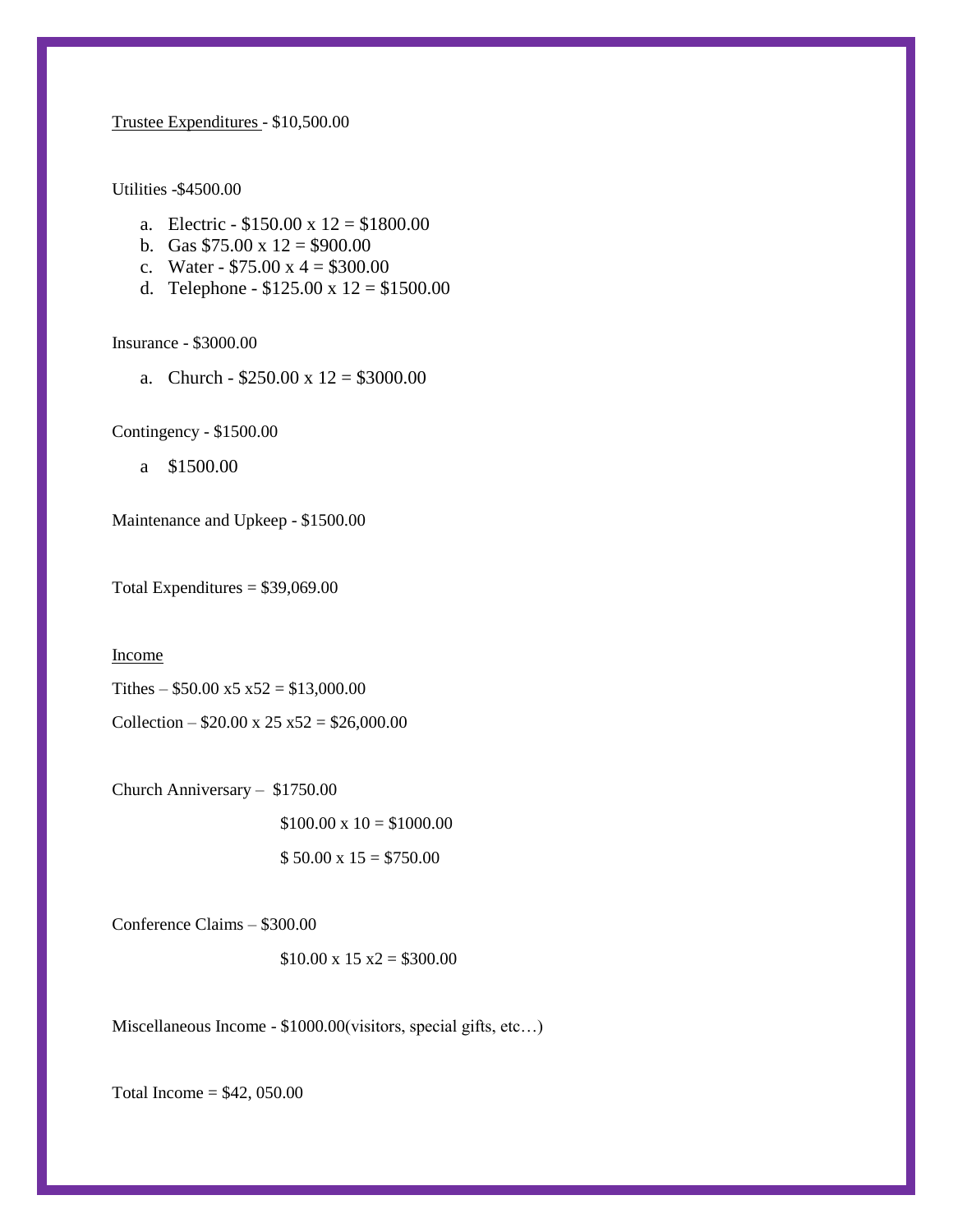# **Recapitulation**

Income – 42,050.00 Expenditures – 39,219.00 Balance - \$2,831.00

**Notes** 

- Tithing Church everyone gives 10% of income
- Membership Pledges \$42,050.00 divided by  $30 = $1,402.00$  (each member pledges to give \$1, 402.00 during the year or \$27.00 a week)
- Needed weekly to meet budget \$809.00
- Needed monthly to meet budget \$3,504.00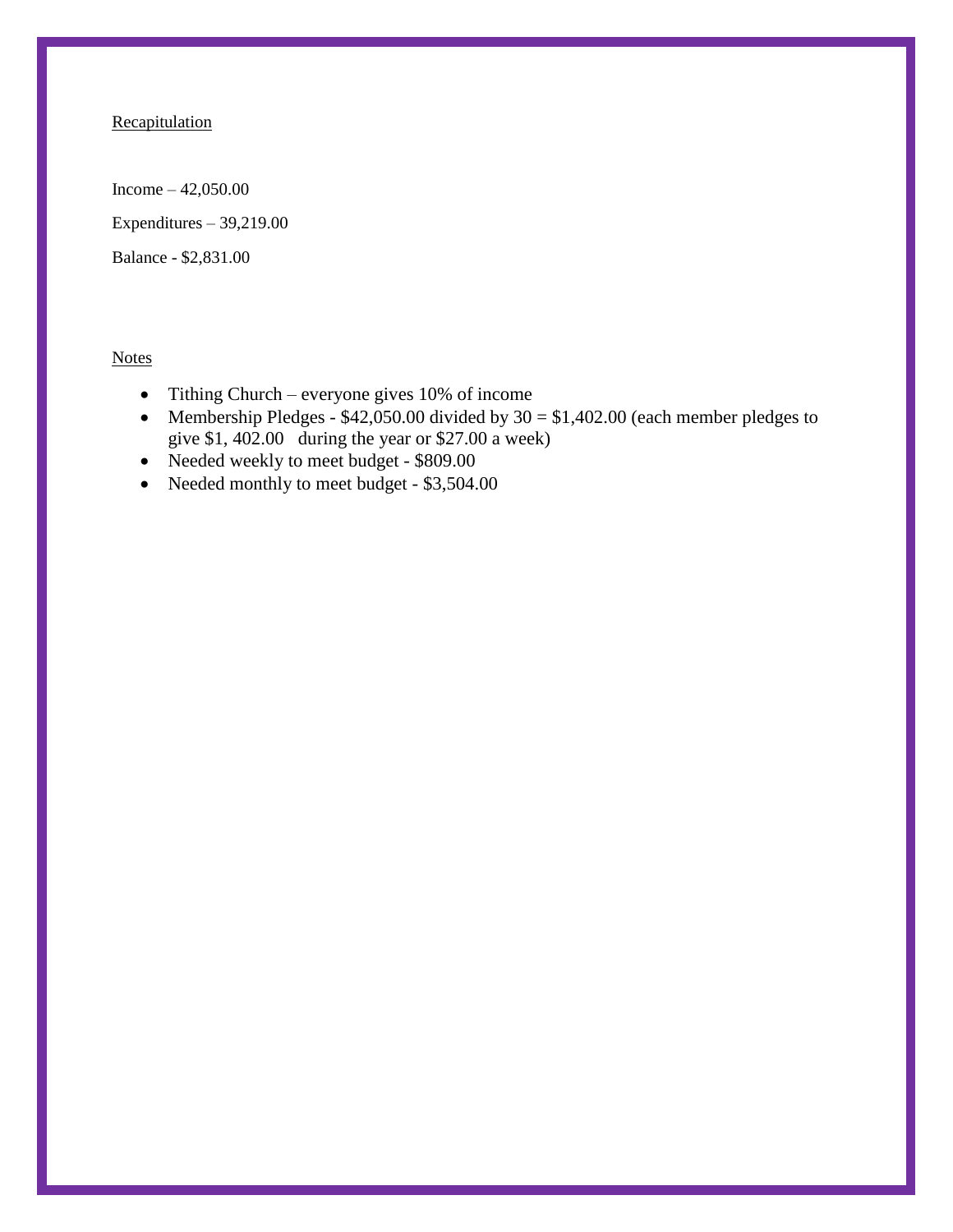Draft Local Church Budget

Church Congregation - Based on 150 active members

Expenditures - \$156,182.00

Stewards - \$128,382.00

Salaries –\$83,632.00

- a. Pastor  $$600.00 \times 52 = $31,200.00$
- b. Housing  $$1200 \times 12 = $14,400.00$
- c. Presiding Elder  $$400.00 \times 7 = $2800.00$
- d. Musicians  $$400.00 \times 52 = $20,800.00$
- e. Pastor Annuity \$3,744.00
- f. Presiding Elder Annuity \$288.00
- g. Church Secretary \$200.00 x 52 = \$10,400.00

Travel - \$2500.00

AME Church – \$16,125.00

- a. Connectional \$10,500.00
- b. SED \$5000.00
- c. District Conference \$200.00
- d. Church School Convention \$150.00
- e. Leadership Congress \$275.00

Contingency - \$5,000.00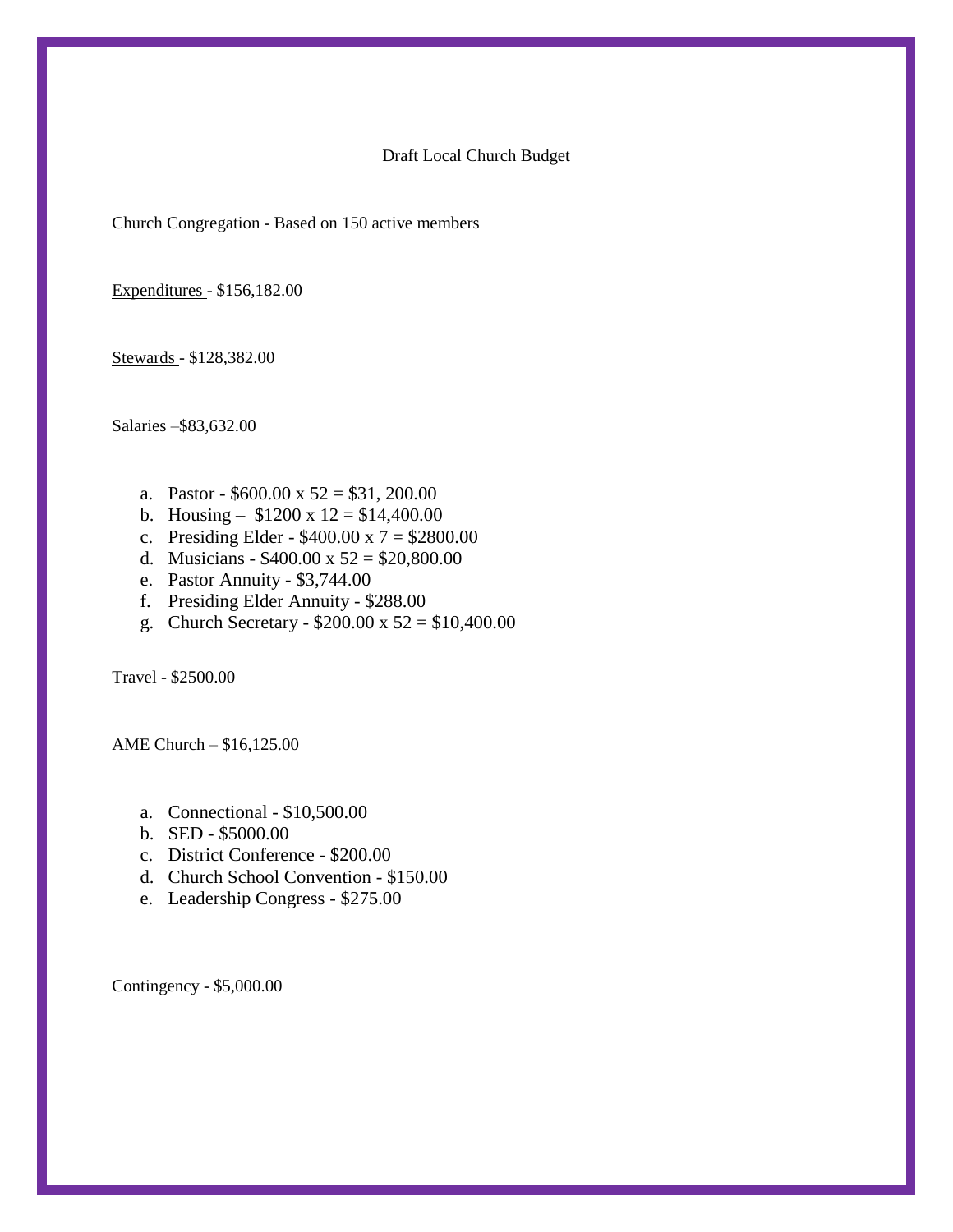#### Trustee - \$27,800.00

### Utilities – \$12,600.00

- a. Electric  $$325.00 \times 12 = $3900.00$
- b. Gas  $$325.00 \times 12 = $3900.00$
- c. Water  $$225.00 \text{ x } 4 = $900.00$
- d. Telephone \$325.00 x 12 = \$3900.00

Maintenance and Upkeep – \$5200.00

a. Custodian -  $$100.00 \times 52 = $5200.00$ 

Insurance - \$4000.00

- a. Property \$3000.00
- b. Liability \$1000.00

Landscaping - \$3000.00

Repairs and Equipment - \$3,000.00

Income - \$254,875.00

Tithes –  $$50 \times 50 = $2500.00 \times 52 = $130,000$ 

Collection -  $$20 \times 100 = $2000.00 \times 52 = 104,000.00$ 

Church Anniversary- \$10,000.00  $$100 \times 50 = $5,000.00$ 

 $$50 x 100 = $5000.00$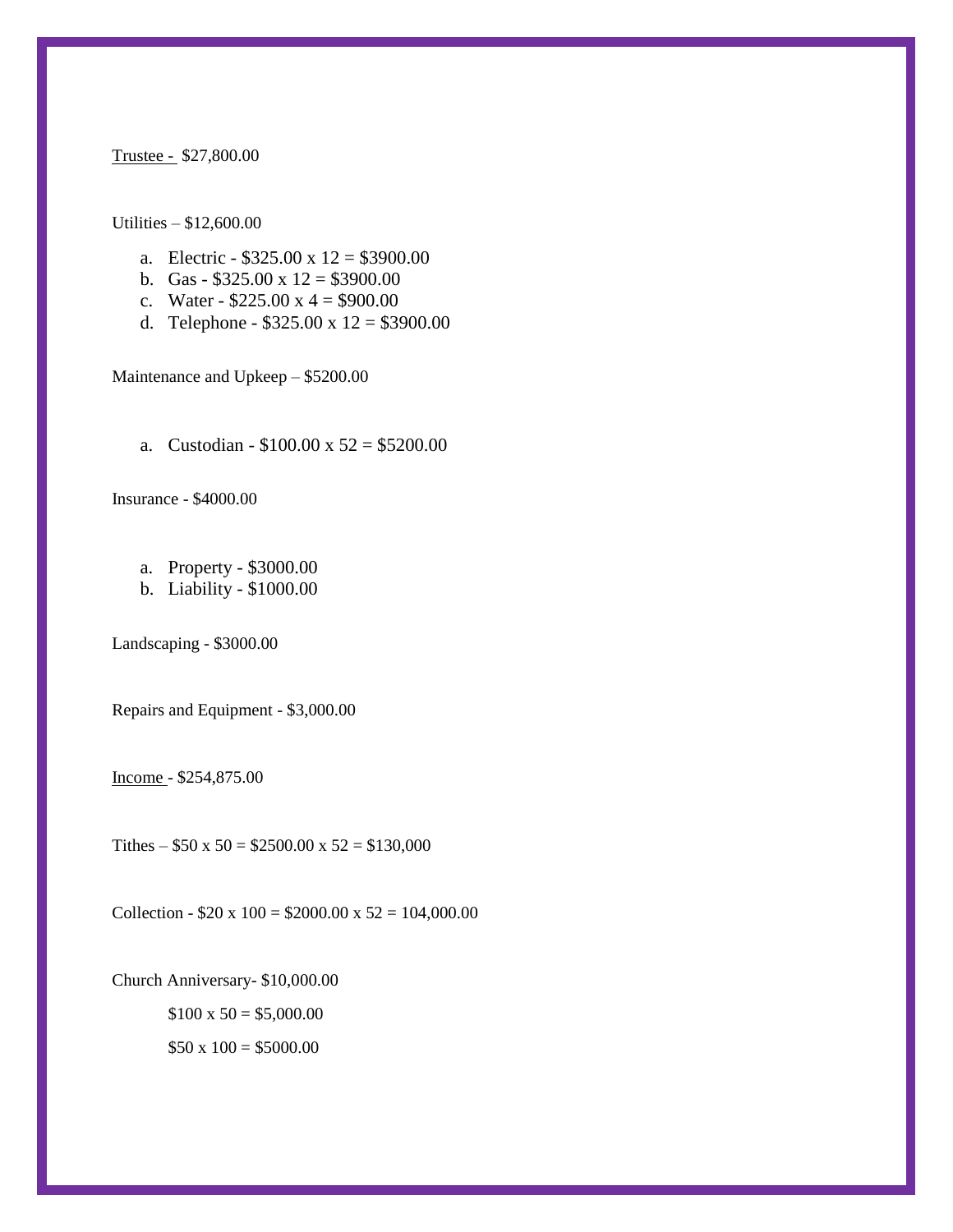Women's Day – \$5,250.00  $$50 \times 25 = $1250.00$ Other =  $$4000.00$ 

Men's Day – \$2625.00

 $$25 \times 25 = $625.00$ 

Other =  $$2000.00$ 

Miscellaneous - \$1000.00 (visitors, special gifts, etc…)

Conference Claims -  $$10 x 100 = $1000.00 x 2 = $2000.00$  (Annual Conference and Mid-Year)

## **Recapitulation**

Income - \$254,875.00 Expenditures - \$183, 982.00 Balance - \$70,893.00

Notes

- Tithe -Based on only 50 congregants tithing. Assuming they make \$500.00 a week and give 10%, \$50.00 a week. Most people income is more than \$500.00 a week or \$26,000.00 a year.
- Collection Based on 100 congregants giving \$20.00 a week
- To meet budget weekly church must raise \$3,538.00. Each member gives \$23.50 each week
- To meet church budget church must raise \$15, 332.00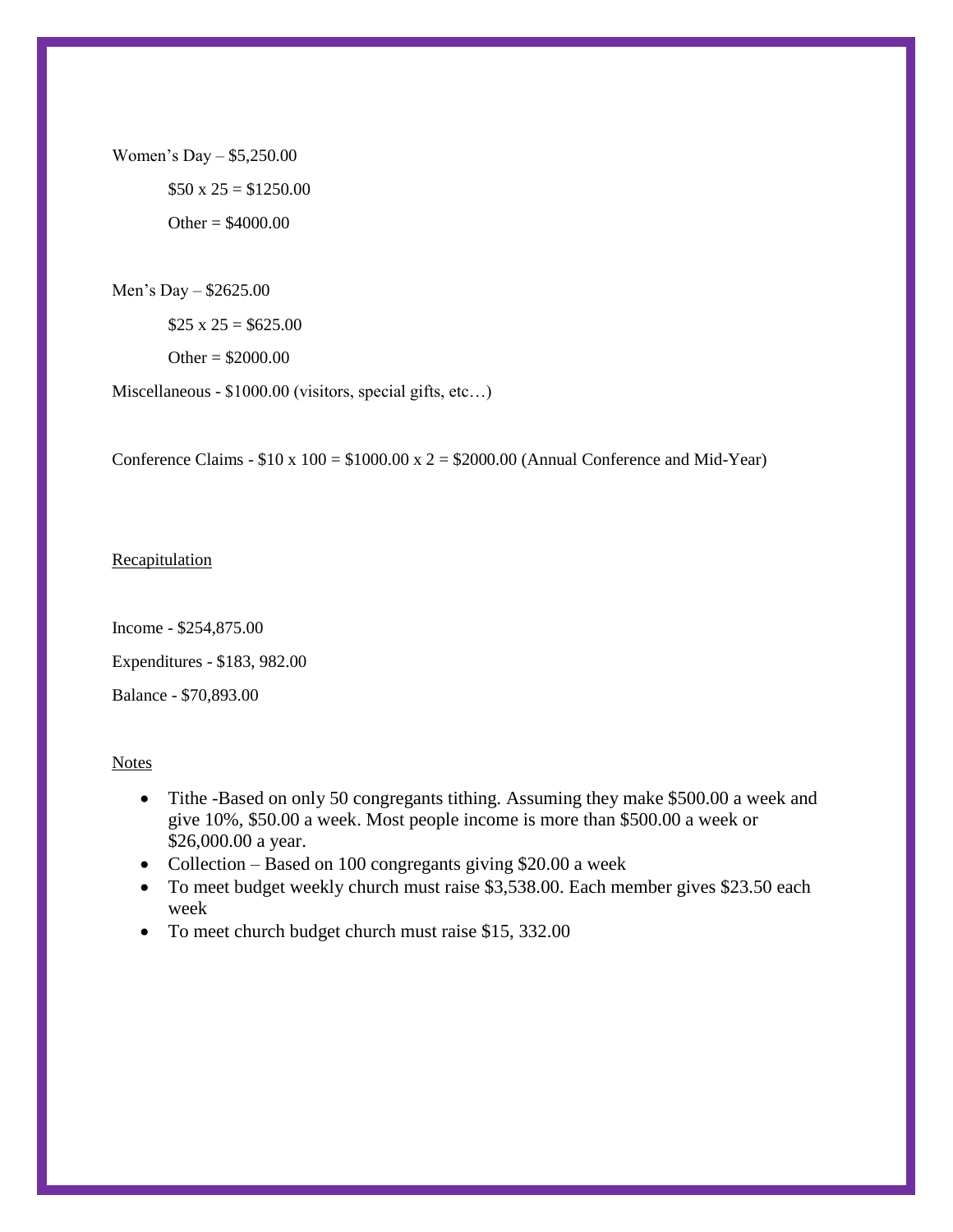| NOTES: |  |
|--------|--|
|        |  |
|        |  |
|        |  |
|        |  |
|        |  |
|        |  |
|        |  |
|        |  |
|        |  |
|        |  |